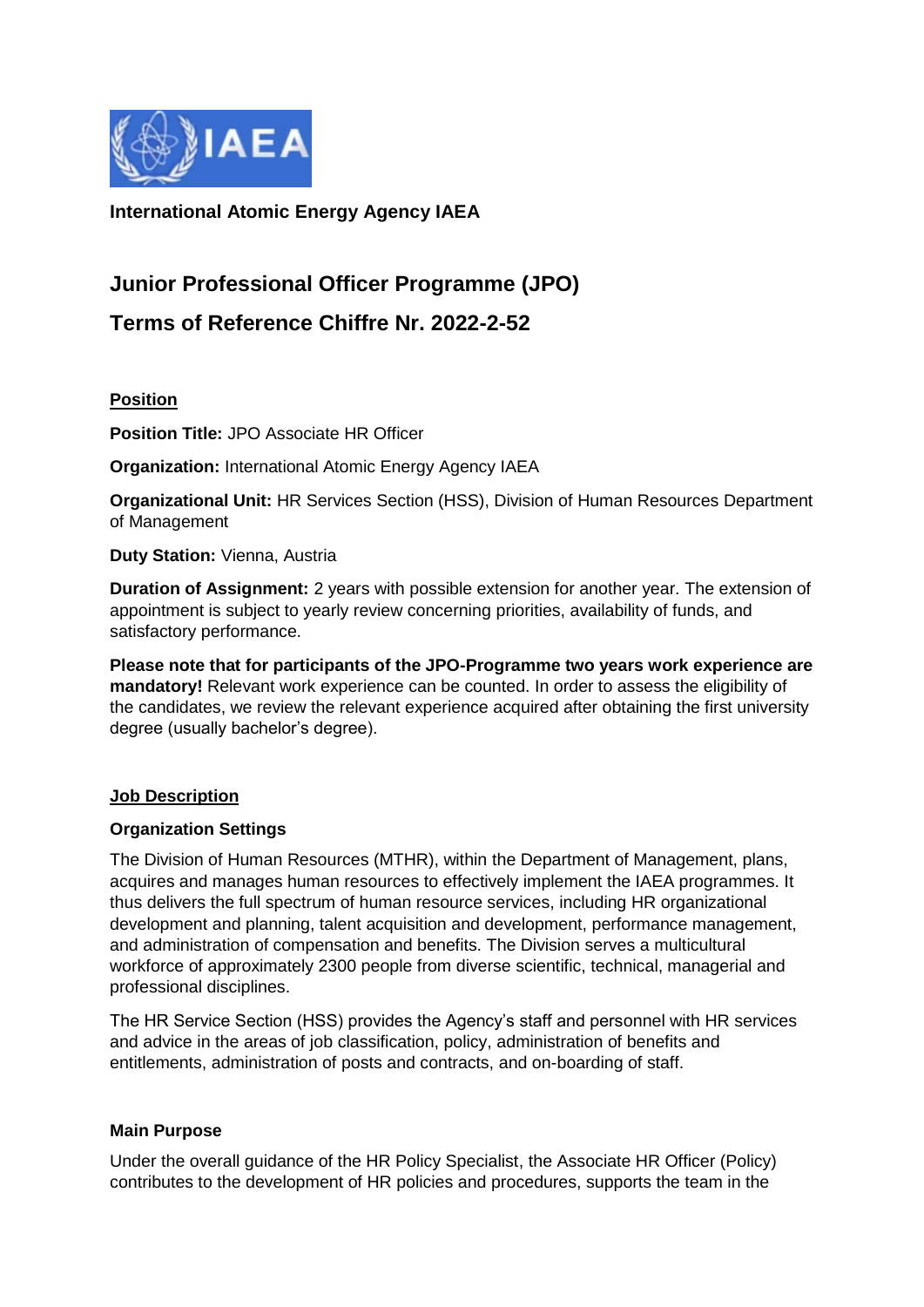design of standard operation procedures and other HR documents and participates in HR projects.

## **Role**

The Associate HR Officer (Policy) is an analyst, researching policies and best practices, collecting and analysing information on a variety of topics related to Human Resources and contributing to various HR initiatives.

## **Partnership**

The Associate HR Officer (Policy) establishes and maintains relationships with staff within MTHR and other relevant stakeholders throughout the Agency and interacts with colleagues in other International Organizations on a wide range of HR matters.

## **Functions / Key results Expected**

- Assist the HR Policy Specialist in developing new and revised HR policies and procedures in collaboration with other practice experts within MTHR and relevant stakeholders.
- Conduct background research on HR matters and prepare policy opinions, briefs and reports considering public and private sector best practices, other international organizations policies and practices, United Nations General Assembly and International Civil Service Commission decisions and reports.
- Support the HR Policy Specialist in providing interpretation and guidance on the application of the Agency's Staff Regulations, Rules, policies and guidelines.
- Assist in knowledge management initiatives to ensure the effective capture, retention, and dissemination of HR information and communications.
- Participate in various HR projects by providing analytical support, preparing documents and reports, consolidating feedback from subject matter experts and suggesting improvements on related issues.

# **Competencies and Expertise**

## **Core Competencies**

**1. Competence: Communication**

Occupational Role: Individual Contributor Behavioural Indicator: Communicates orally and in writing in a clear, concise and impartial manner. Takes time to listen and understand the perspectives of others and proposes solutions.

## **2. Competence: Achieving Results**

Occupational Role: Individual Contributor Behavioural Indicator: Takes initiative in defining realistic outputs and clarifying roles, responsibilities and expected results in the context of the Department/Division's programme. Evaluates his/her results realistically, drawing conclusions from lessons learned.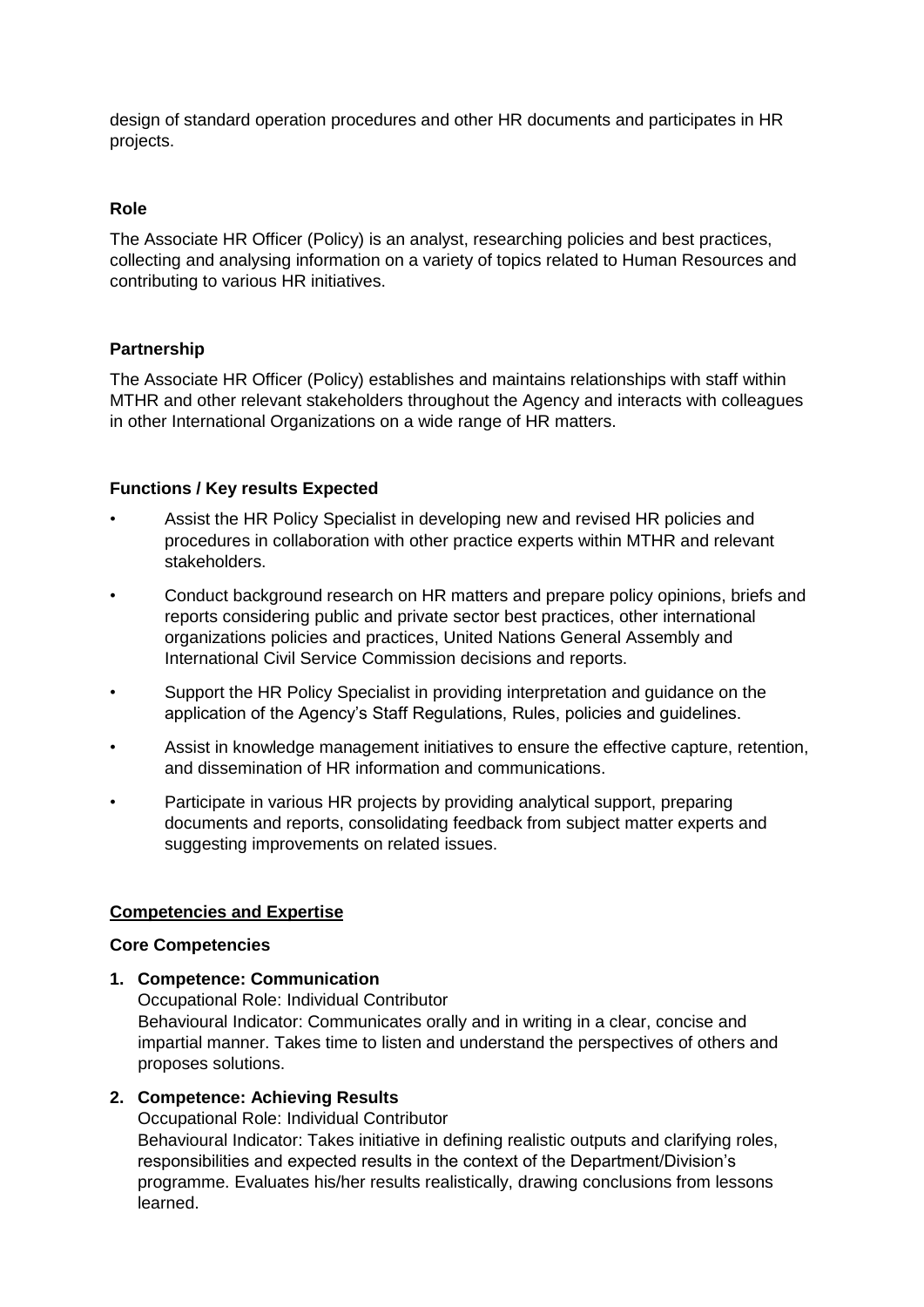## **3. Competence: Teamwork**

Occupational Role: Individual Contributor Behavioural Indicator: Actively contributes to achieving team results. Supports team decisions.

## **4. Competence: Planning and Organizing**

Occupational Role: Individual Contributor Behavioural Indicator: Plans and organizes his/her own work in support of achieving the team or Section's priorities. Takes into account potential changes and proposes contingency plans.

## **Functional Competencies**

- 1. **Competence:** Knowledge sharing and learning Occupational Role: Associate Behavioural Indicator: Actively seeks opportunities to learn by formal and informal means; learns from others, adopting and sharing best practice.
- 2. **Competence**: Client orientation Occupational Role: Associate Behavioural Indicator: Establishes effective relationships with clients to understand and meet or exceed their needs. Finds ways to ensure client satisfaction.
- 3. **Competence:** Technical/scientific credibility

Occupational Role: Associate Behavioural Indicator: Acquires and applies new skills to remain up to date in his/her area of expertise. Reliably applies knowledge of basic technical/scientific methods and concepts.

## **Expertise**

**Expertise:** Human Resources- International Human Resource Management **Description:** Knowledge of international HR management concepts, issues and practices. (Asset)

**Expertise:** Human Resources - Human Resource Policy Development **Description:** Knowledge of HR regulations, rules, policies, procedures and practices. (Asset)

# **Education, Experience and Language Skills**

- Master's degree in business administration, human resources management, international relations, law or a related field.
- Minimum two years of experience in human resources management at national or international level.
- Excellent oral and written command of English. Knowledge of other official IAEA languages (Arabic, Chinese, French, Russian and Spanish) is an asset